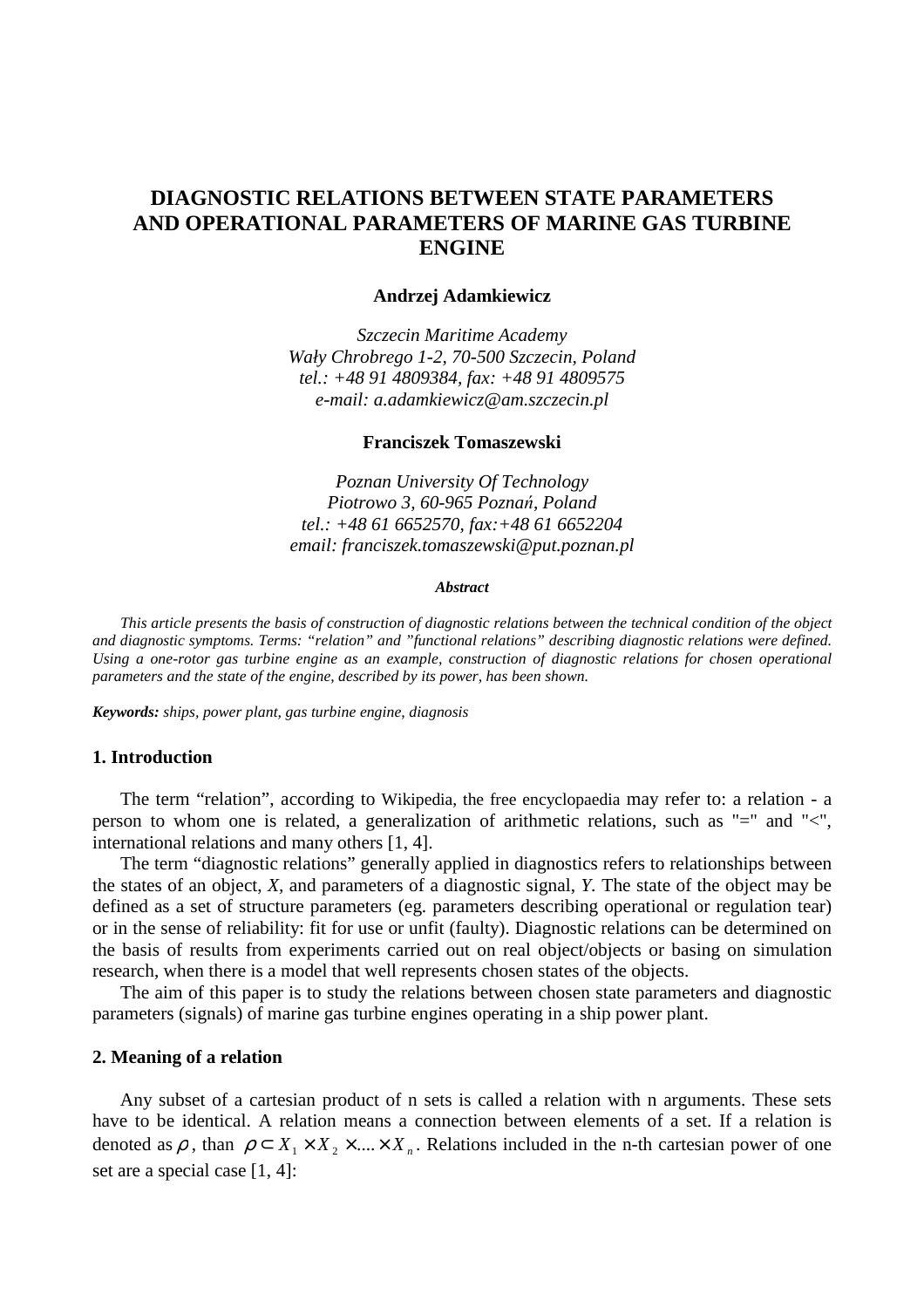$$
\rho \subset X \times X \times \dots \times X = X^2, \tag{1}
$$

 In practice one-argument relations, i.e. subsets of the *X* set, are more common. However the most common relations are the binary ones. They are the sets of ordered pairs of the  $\langle x, y \rangle$  type. If  $\langle x, y \rangle \in \rho$  than we write  $x \rho y$  (where *x* is in  $\rho$  relation with *y*). In mathematics one can encounter the following special relations:

- mathematical function,
- partial ordering,
- accurate ordering,
- transitive relation,
- symmetric relation,
- ant symmetric relation,
- equivalence relation,
- reflexive relation

and many others. Diagnostic relations usually appear in the form of function relations (mathematical function). Functions as relations of two sets *X* (states) and *Y* (symptoms) are defined as in [3]:

If a binary relation  $\rho \subset X \times Y$ , fulfils the condition that for each  $x \in X$  there is exactly only one element  $y \in Y$ , then  $x \rho y$  is called a function.

 It relates to one element *x* of the *X* exactly one element of the *Y* set, so it is a function reflecting the *X* set into the *Y* set according to the definition of a function. Moreover the *X* set (states) and the *Y* set (symptoms) should meet the requirements of equivalence, symmetric and transitive relations which allows using in the simulation diagnostic research the reverse task i.e. simulating different states of the object and obtaining their symptoms.

 In technological diagnostics, relations between the states of the object *X* and the diagnostic parameters (symptoms) *Y,* are most frequently studied using regression. It is a functional relation between the random variable *X* (states as a describing variable) and the variable *Y* (symptoms as a described variable) with the accuracy equal to a random error  $\varepsilon$  whose expected value is zero. Formally it is represented in the following way:

$$
Y = f(X) + \varepsilon \,,\tag{2}
$$

where:

*Y* – random variable,

 $f(X)$  – regression function,

*X* – any variable (or a set of variables),

ε – random disturbance, *E(*ε*)=0.* 

 Regression is used to study the relations between parameters (qualities) *X* and *Y.* In diagnostic practice a relation between a describing variable *X* (states) and a described variable *Y* (diagnostic signal) is searched for. To determine the intensity of the relation between real parameters of a diagnostic signal *Y* and the estimated values  $\hat{Y}$ , a determination coefficient  $R^2 = R^2(Y, \hat{Y})$  given as:

$$
R_i^2(Y,\hat{Y}) = \frac{\left[\sum_{k=1}^n (Y_k - \overline{Y})(\hat{Y}_k - \overline{Y})\right]^2}{\sum_{k=1}^n (Y_k - \overline{Y})^2 \sum_{k=1}^n (\hat{Y}_k - \overline{Y})^2}
$$
(3)

is used.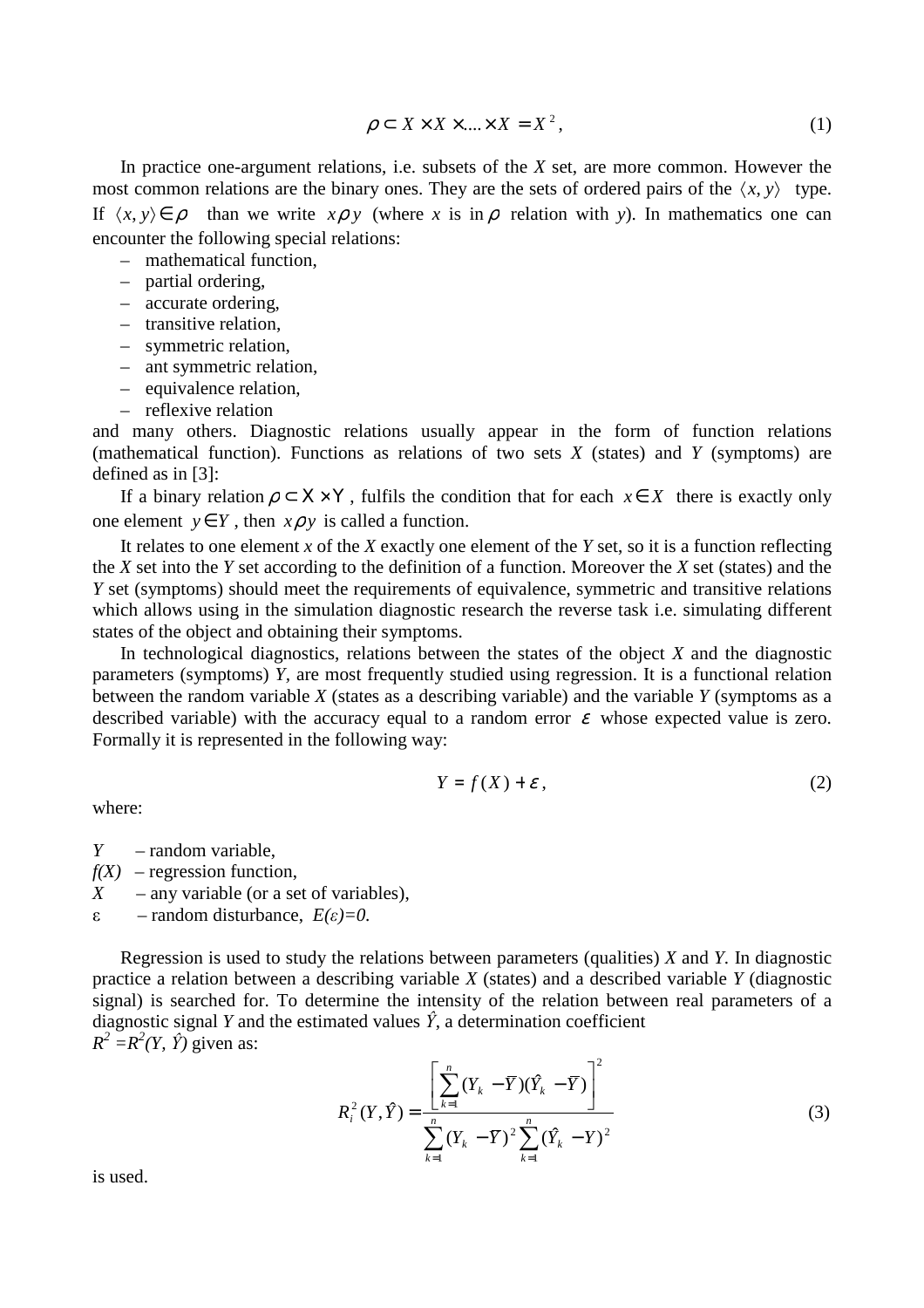The determination coefficient, as a standarised measurement of intensity of linear relation between the diagnostic signal and the states of units of which the object is comprised, makes the basis for the choice of equations. Equations with determination coefficient values closest to one should be chosen. A small value of the determination coefficient indicates a poor relation between the real parameters of the diagnostic signal,  $Y$  and its estimated values,  $\hat{Y}$ .

# **3. The object of the research**

 An auxiliary one-rotor gas turbine engine of the GTU-6A type, whose cross-section is shown in Fig.1., was chosen as the object of the research.



*Fig. 1. A cross-section of a one-rotor gas turbine engine of the GTU-6A type in an auxiliary power unit* 

 The GTU-6A engine, through a planetary reduction gear drives a synchronic generator of the MSK 750/1500 type. On a ship there are four engines of this type, placed in separate machine compartments, which cooperate with the ship power system through a sectioned bar. Designed properties of the GTU-6A gas turbine engine are shown in Tab. 1.

| Parameter/         | Unit       | Load range |            |       |       |            |       |
|--------------------|------------|------------|------------|-------|-------|------------|-------|
| Symbol             |            | Idle run   | 0,5        | 0,7   | 0,8   | 1,0        | 1,1   |
| $P_e$              | kW         |            | 300        | 430   | 480   | 600        | 660   |
| $T_{3}$            | K          | 791        | 870        | 930   | 970   | 1033       | 1097  |
| $T_{4}$            | K          | 508-538    | 608-638    |       |       | 708-738    | >793  |
| $\pi$ <sub>C</sub> |            | $3,2-3,5$  | $3,8-4,1$  |       |       | $4,1-4,4$  | 5,35  |
| $\boldsymbol{n}$   | $min^{-1}$ | 12150      | 12150      | 12150 | 12150 | 12150      | 12150 |
| $p_{\text{fuel}}$  | MPa        | $4,5-5,2$  | $4,8-5,5$  |       |       | $5,1-5,8$  |       |
| $p_{\mathit{oil}}$ | MPa        | $0,28-0,3$ | $0,28-0,3$ |       |       | $0,28-0,3$ |       |
| $\dot{m}_{air}$    | kg/s       |            |            |       |       | 6,64       |       |

*Tab.1. Designed properties of the GTU-6A gas turbine engine*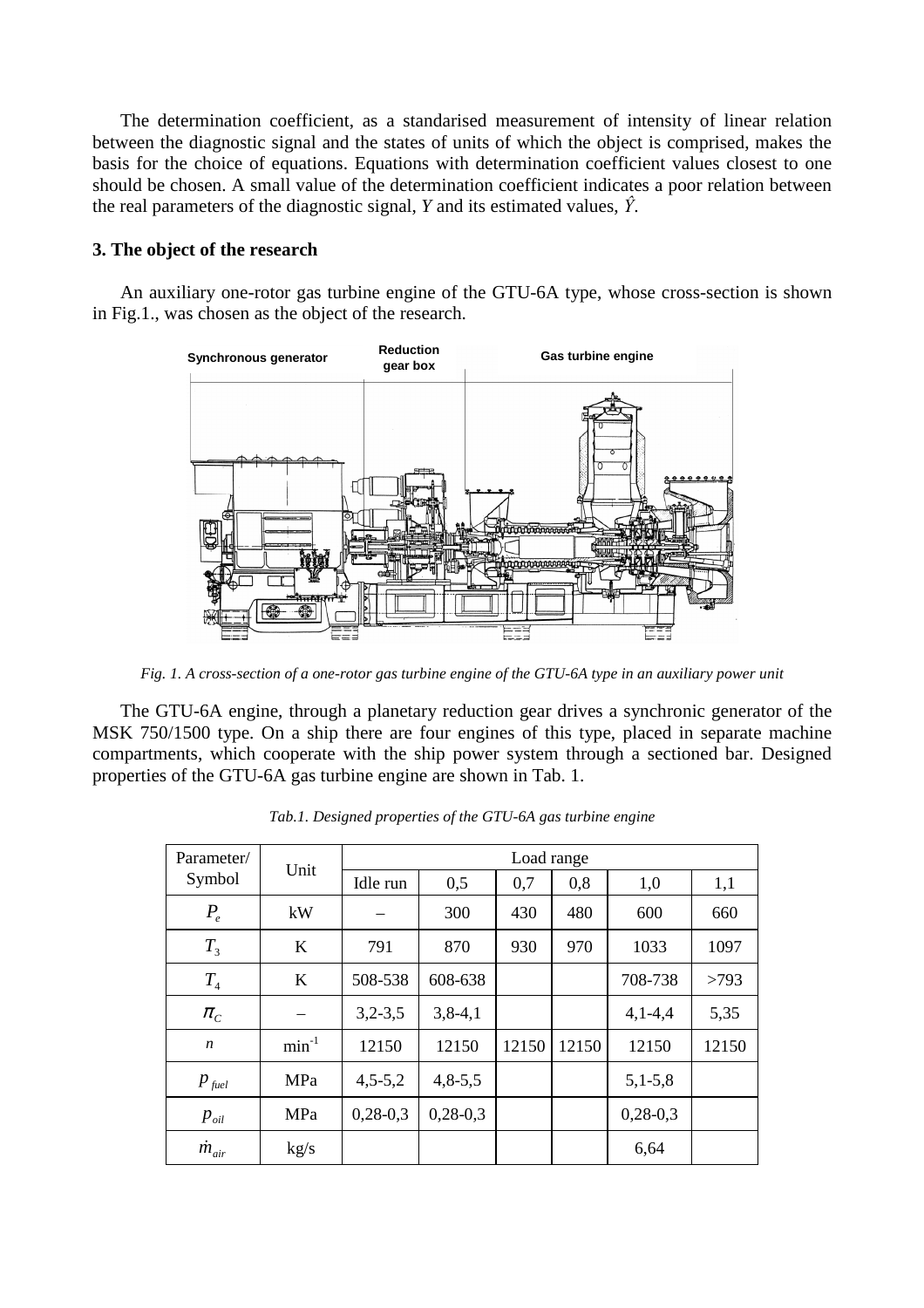# **4. Operational studies**

Operational studies on a one-rotor gas turbine engine were carried out according to a passive diagnostic experiment in which engine operational parameters are studied while state parameters (structure parameters) are unknown. There is a possibility of regulating the control vector. The choice of passive experiment was due to technical considerations connected with the tasks performed by the ship during its operation.

 Specifics of gas turbine engine operation in marine conditions leads to representing the diagnosed engine states by discreet sequences of diagnostic signals, recorded in uneven time periods. These signals comprise the measurements representing [2]:

- effective energy flow,
- energy state of the engine,
- energy flaxes driving the engine.

 Operational parameters considered as measurable ones, were the input and output observable variables of engine subunits, which due to technical conditions could have been measured and recorded during the engine operation. On-line controlled operational parameters of the main and auxiliary gas turbine engines in ship power systems of chosen vessels are presented in Tab. 2.

| Subunit            | Operational parameter                                    | Symbol                                   | Accessibility |
|--------------------|----------------------------------------------------------|------------------------------------------|---------------|
|                    | Atmospheric air pressure                                 | $p_0$                                    | 1             |
| Air inlet duct     | Atmospheric air temperature                              | $T_0$                                    | 1             |
|                    | Air pressure loss on the filter                          | $\Delta p_F$                             | 1             |
|                    | Rotor speed                                              | n                                        | 1             |
| Compressor         | Air temperature at the compressor                        | $T_I$                                    | 1             |
|                    | Air pressure behind the compressor                       | $p_{2}$                                  | 1             |
| Combustion chamber | Exhaust gas temperature behind the<br>combustion chamber |                                          | $\theta$      |
| Compressor turbine | Exhaust gas temperature behind the<br>turbine            |                                          | 1             |
|                    | Fuel pressure at the burner                              | $p_{\mathit{fu}.at.burn}$                | 1             |
|                    | Overflow fuel pressure                                   | $p_{\scriptscriptstyle\it fuel. overfl}$ | 1             |
| Control system     | Oil pressure behind the regulator                        | $p_{ol,contr.}$                          | 1             |
|                    | Fuel pressure behind the supply pump                     | $p_{\scriptscriptstyle\, \text{fuel}}$   | 1             |
|                    | Fuel pressure loss on the filter                         | $\Delta p_{\scriptscriptstyle\,field,F}$ | 1             |
|                    | Oil pressure at the engine inlet                         | $p_{\scriptscriptstyle ol.eng. I}$       | 1             |
|                    | Oil temperature behind the cooler                        | $t_{ol.eng. I}$                          | 1             |
| Oil and cooling    | Compressor bearing temperature                           | $t_{\text{bearing}C}$                    | 1             |
| system             | Turbine bearing temperature                              | $t_{\text{learningT}}$                   | 1             |
|                    | Water temperature behind the oil cooler                  | $t_{w.ol.CO}$                            | 1             |
|                    | Oil pressure at the reduction gear                       | $p_{ol,R}$                               | 1             |

*Tab. 2. Observed operational parameters of auxiliary gas turbine engines of the GTU-6A type* 

1 – measured parameters,

0 – parameters experimentally inaccessible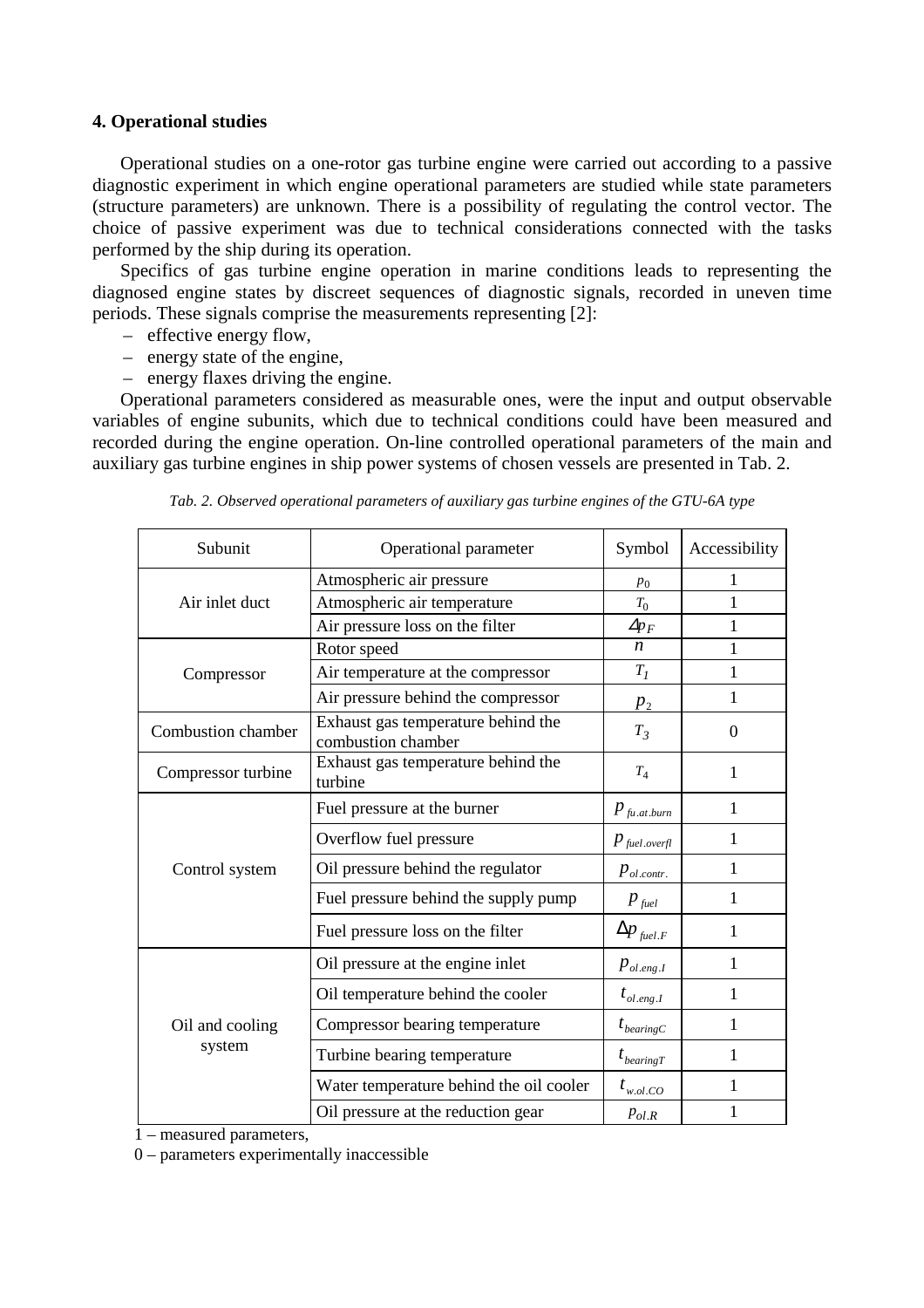Measured and recorded, by the subsystems of the 61 MP "SLAN" control network, were the average values of the operational parameters at stationary random energy states of engines. The measurements were carried out for random engine loads at the atmospheric air parameters,  $p_0$ ,  $T_0$ and the relative air humidity,  $\phi_0$ . During one observation, at a single time sequence, from more than 10 to over 20 recordings of diagnostic signal parameters were taken, trying to include the possibly widest range of loads, from idle run to the possibly biggest powers.

#### **5. Diagnostic relations**

 For the parameters presented in Tab. 2, relations of a function type were established, where for the set of states, *X*, engine power was used (describing variable) and as the set *Y* (symptoms) the measured parameters (Tab. 2) were taken. To determine the relation between the *X* and *Y* sets the least squares method was applied and as the criterion of the best relation (the strength of the relation)  $R^2$ . In Fig. 2. and Fig. 3. exemplary relations for exhaust gas temperature  $T_3$  and  $T_4$  and fuel mass flow  $\dot{m}_{\text{fuel}}$ , supplied to the combustion chamber are given.

 The presented relations show that there are diagnostic relations between the measured operational parameters of marine gas turbine engines and the parameters characterizing their technical condition. Such relations allow, after performing the reverse task, to estimate the condition of the engine (in this case expressed as the power) basing on the recorded parameters of engine operation.



*Fig. 2. Diagnostic relations between the exhaust gas temperature behind the combustion chamber and the turbo-compressor and the engine power* 

## **6. Summary and conclusions**

 This study presents the essence of constructing diagnostic relations between diagnostic parameters and state parameters. Basing on literature, the meaning of a relation has been presented. Special relations applied in pure mathematics were listed. In diagnostics the term "diagnostic relation" means the relation between the states of the object, *X*, and the parameters of the diagnostic signal *Y*. Example of established diagnostic relations have been presented for chosen operational parameters of marine gas turbine engines and their technical condition. Diagnostic relations have been constructed applying regression analysis and the least square method.